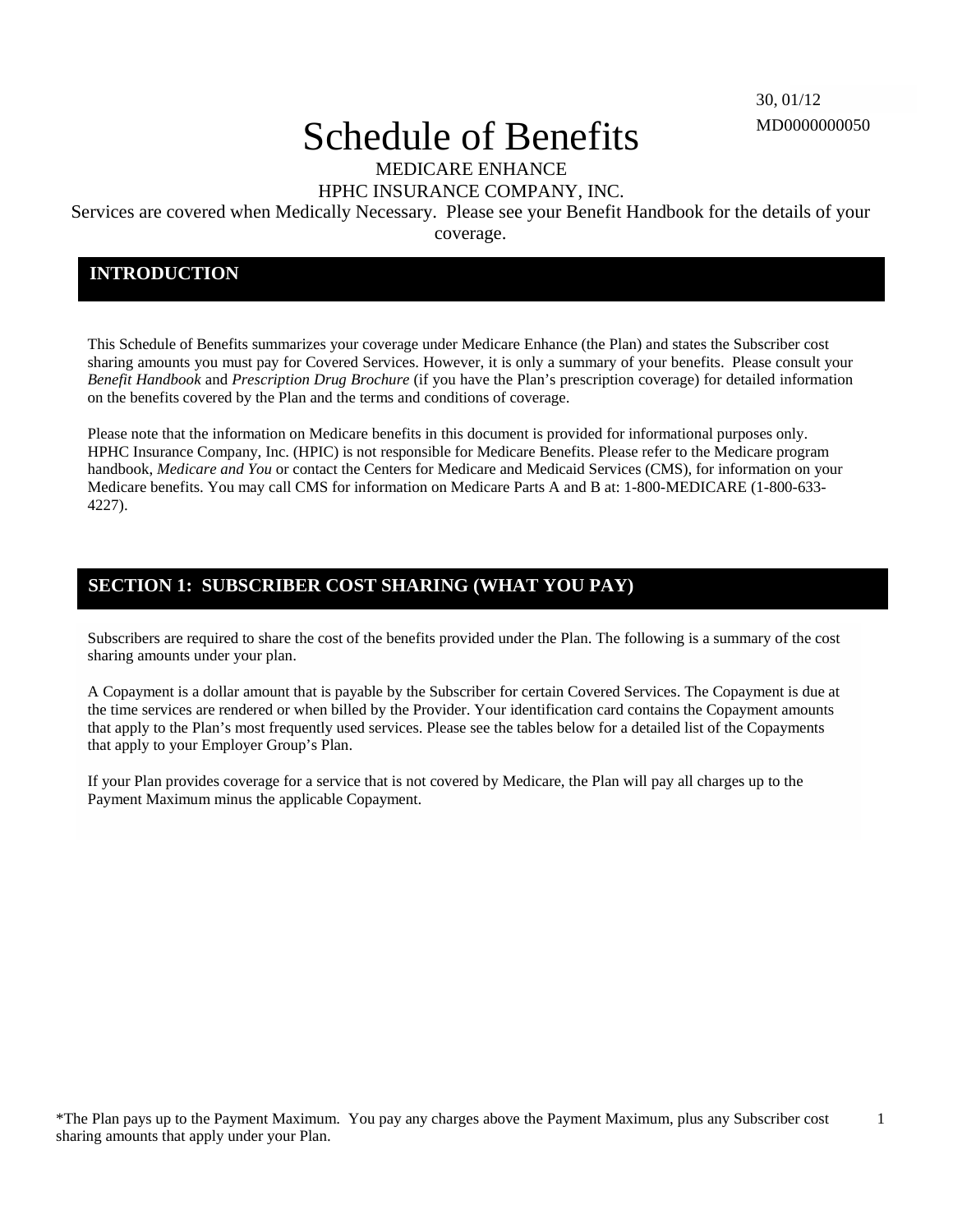## **SECTION 2: PREVENTIVE CARE SERVICES**

Medicare covers a number of preventive care services at no cost to Members. The Plan will pay the Medicare Coinsurance and Deductible amounts for Medicare covered preventive care services, if any.

Medicare coverage includes a one-time "Welcome to Medicare" physical examination received within the first 12 months a beneficiary is covered by Medicare Part B. HPHC recommends that Subscribers utilize this benefit if available. After being enrolled in Medicare Part B for one year, Medicare also covers a yearly physical exam, known as a "Wellness" visit. The first yearly physical exam must take place at least 12 months after the "Welcome to Medicare" physical examination, if a beneficiary has had one.

When specific Medicare coverage criteria are met, Medicare also provides coverage for preventive services including, but not limited to: (1) Pap tests, pelvic and breast exams; (2) Mammograms; (3) Prostate cancer screenings; (4) Diabetes screenings and (5) bone mass measurements; (6) glaucoma testing; (7) medical nutrition therapy; (8) counseling to stop smoking; (9) colorectal cancer screening, including fecal occult blood tests, flexible sigmoidoscopy, colonoscopy and barium enema examinations; and (10) immunizations for flu, pneumonia and hepatitis B. Coverage for mammograms includes a baseline mammogram for women between ages 35 and 39 and an annual mammogram for women 40 years of age and older

Please refer to Section III. D.2. of your Benefit Handbook for detailed information on additional preventive care services covered by the Plan. Please consult with your doctor and refer to the Medicare publication, *Medicare and You,* for additional information on preventive care services that may benefit you.

#### **SECTION 3: COVERAGE OUTSIDE OF THE UNTED STATES**

Your Plan provides limited coverage for Subscribers traveling outside of the United States. Please refer to Section III.D.3 of your Benefit Handbook for the details of your coverage.\*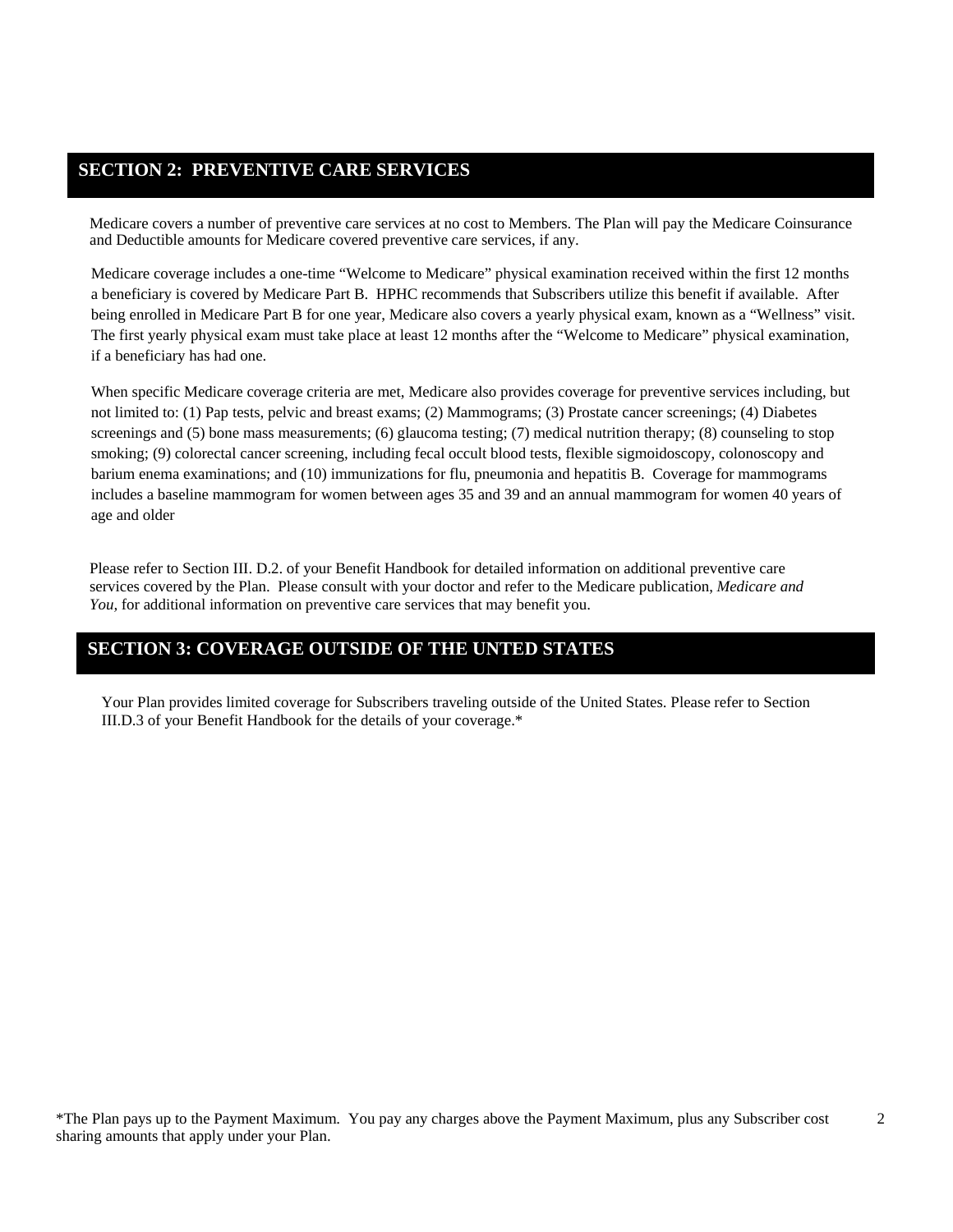# **SECTION 4: INPATIENT SERVICES**

| <b>Service</b>                                                                                                                                                                                   | <b>Medicare Parts A or B Pays:</b><br>(if a Medicare covered service) | <b>Medicare Enhance Pays: *</b>                                | You Pay: *   | Page** |
|--------------------------------------------------------------------------------------------------------------------------------------------------------------------------------------------------|-----------------------------------------------------------------------|----------------------------------------------------------------|--------------|--------|
| Hospital Care (including acute,<br>rehabilitation and psychiatric<br>hospitalizations)<br>Days 1-60 in Benefit Period                                                                            | All but Medicare Deductible<br>amount                                 | Medicare Deductible<br>amounts                                 | No Copayment | 9      |
| Days 61-90 in Benefit Period                                                                                                                                                                     | All but Medicare Coinsurance<br>amounts                               | Medicare Coinsurance<br>amounts                                | No Copayment | 9      |
| Up to 60 Lifetime Reserve Days<br>(if any)                                                                                                                                                       | All but Reserve Days Daily<br>Coinsurance amounts                     | Medicare Lifetime Reserve<br>Days Daily Coinsurance<br>amounts | No Copayment | 9      |
| After your 60 Lifetime Reserve Days<br>are exhausted                                                                                                                                             | Nothing                                                               | All charges to the extent<br><b>Medically Necessary</b>        | No Copayment | 9      |
| <b>Rehabilitation Hospital Care</b><br>After your 60 Lifetime Reserve Days<br>are exhausted: Benefits are provided<br>up to 100 days per calendar year for<br>Medically Necessary rehabilitation | Nothing                                                               | All charges                                                    | No Copayment | 9      |

\*The Plan pays up to the Payment Maximum. You pay any charges above the Payment Maximum, plus any Subscriber cost 3 sharing amounts that apply under your Plan.

\*\* Page numbers refer to your Medicare Enhance Benefit Handbook.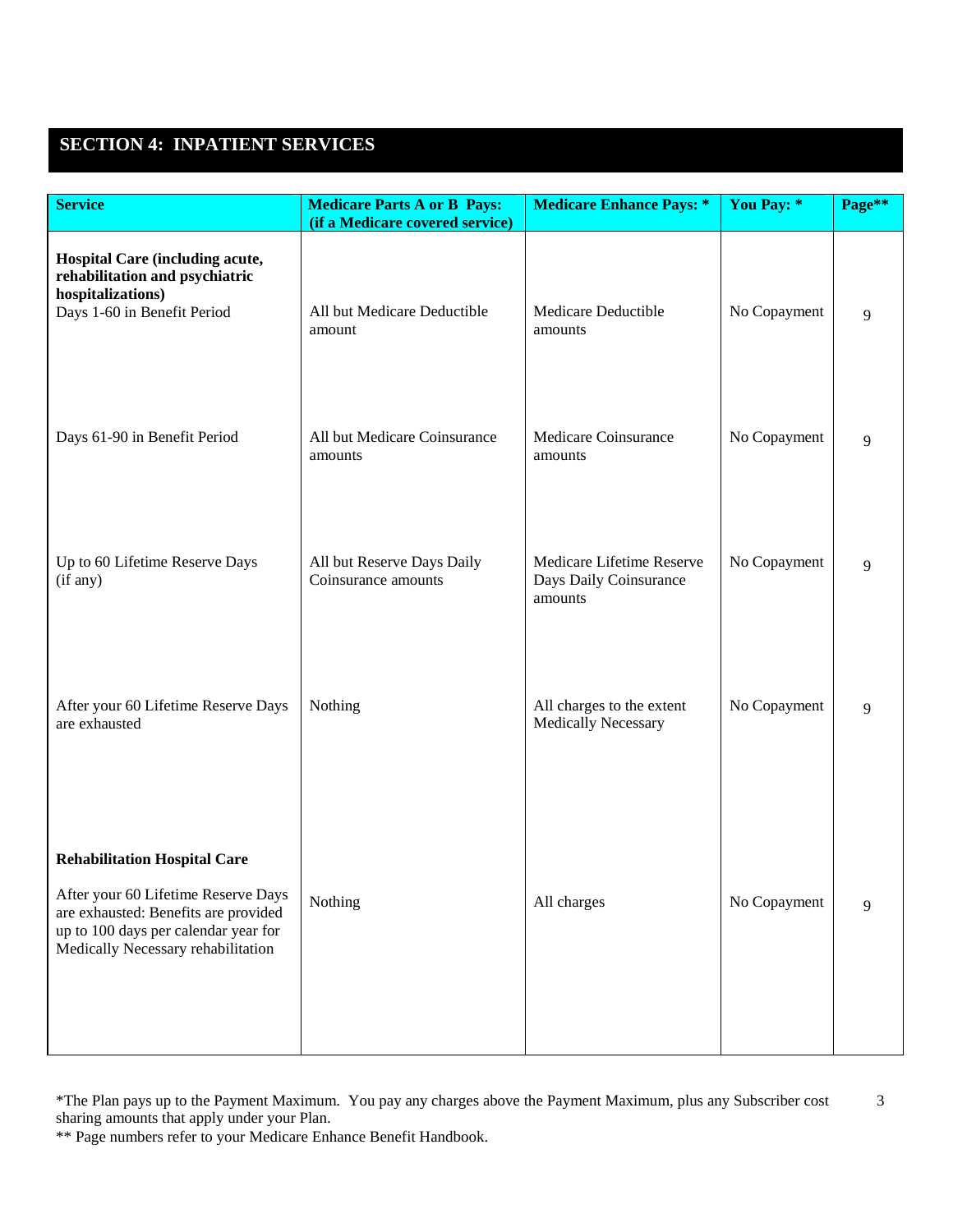| <b>Service</b>                                                                  | <b>Medicare Parts A or B</b><br>Pays:<br>(if a Medicare covered        | <b>Medicare Enhance Pays: *</b>                | You Pay: *   | Page** |
|---------------------------------------------------------------------------------|------------------------------------------------------------------------|------------------------------------------------|--------------|--------|
| <b>Skilled Nursing Facility Care</b>                                            | service)                                                               |                                                |              |        |
| (SNF)                                                                           |                                                                        |                                                |              |        |
| Days 1-20                                                                       | Medicare allowable<br>amount                                           | Nothing                                        | No Copayment | 10     |
| Days 21-100                                                                     | Medicare allowable<br>amount minus SNF<br>Daily Coinsurance<br>amounts | The Medicare SNF Daily<br>Coinsurance amounts  | No Copayment | 10     |
| Days $100 +$                                                                    | Nothing                                                                | Nothing                                        | All Charges  | 10     |
| <b>Religious Nonmedical Health</b><br><b>Care Institutions</b>                  | Covered less Medicare<br>Deductible and<br>Coinsurance<br>amounts      | Medicare Deductible and<br>Coinsurance amounts | No Copayment | 10     |
| <b>Physician and Other</b><br><b>Professionals (inpatient</b><br>services only) | Covered less Medicare<br>Deductible and<br>Coinsurance amounts         | Medicare Deductible and<br>Coinsurance amounts | No Copayment | 9      |
| <b>Private Duty Nursing</b><br>Note: Only inpatient<br>coverage is provided     | Nothing                                                                | Nothing                                        | No Copayment | 9      |
| <b>Blood Transfusions</b>                                                       |                                                                        |                                                |              |        |
| First 3 pints of blood per<br>calendar year                                     | Nothing                                                                | Medicare Blood Deductible                      | No Copayment | 9      |
| Beyond 3 pints per calendar year                                                | Covered less Medicare<br>Deductible and<br>Coinsurance amounts         | Medicare Deductible and<br>Coinsurance amounts | No Copayment |        |
| <b>Human Organ Transplants</b><br>(Including bone marrow<br>transplants)        | <b>Covered less Medicare</b><br>Deductible and<br>Coinsurance amounts  | Medicare Deductible and<br>Coinsurance amounts | No Copayment | 9      |

<sup>\*</sup>The Plan pays up to the Payment Maximum. You pay any charges above the Payment Maximum, plus any cost sharing that applies. 4

<sup>\*\*</sup> Page numbers refer to your Medicare Enhance Benefit Handbook.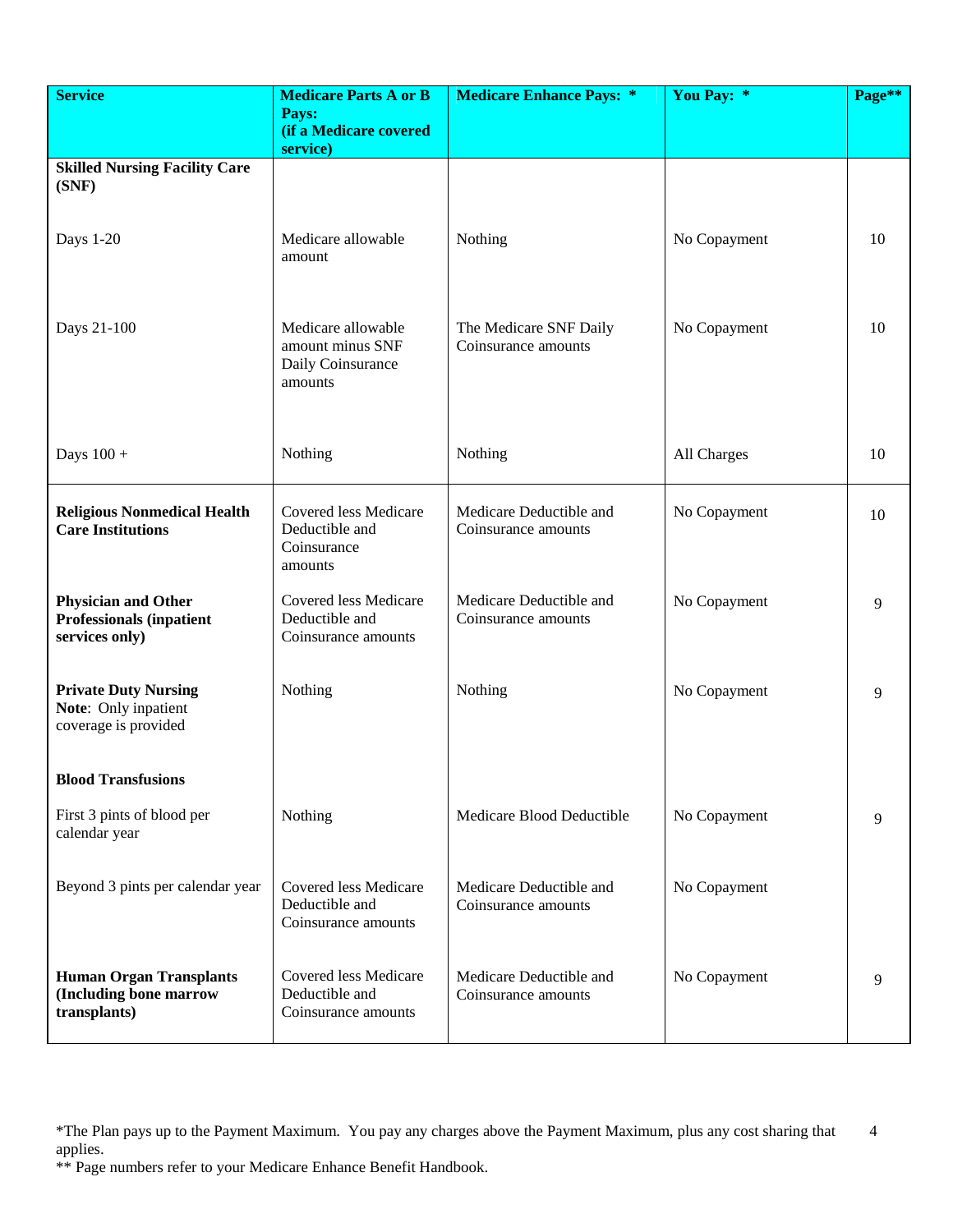# **SECTION 5: OUTPATIENT SERVICES**

| <b>Service</b>                                                                                            | <b>Medicare Parts A or B Pays:</b><br>(if a Medicare covered service) | <b>Medicare Enhance Pays: *</b>                                                                                                 | You Pay: *                                                                                                                                                                                                               | Page** |
|-----------------------------------------------------------------------------------------------------------|-----------------------------------------------------------------------|---------------------------------------------------------------------------------------------------------------------------------|--------------------------------------------------------------------------------------------------------------------------------------------------------------------------------------------------------------------------|--------|
| <b>Emergency Services</b>                                                                                 | Covered less Medicare<br>Deductible and Coinsurance<br>amounts        | Medicare Deductible and<br>Coinsurance amounts, less<br>applicable Emergency room<br>Copayment per visit                        | \$30 Emergency Room<br>Copayment per visit,<br>waived if admitted to a<br>Hospital                                                                                                                                       | 10     |
| Physicians and other<br>covered Professionals<br>(including mental<br>health and substance<br>abuse care) | <b>Covered less Medicare</b><br>Deductible and Coinsurance<br>amounts | Medicare Deductible and<br>Coinsurance amounts, less<br>applicable Copayment per visit                                          | \$5 Copayment per visit<br>(Please note: No<br>Copayment applies<br>to diagnostic tests, x-rays,<br>and immunizations if<br>billed without a<br>professional office visit<br>and no additional<br>services are provided) | 10     |
| House Calls by a<br>physician                                                                             | <b>Covered less Medicare</b><br>Deductible and Coinsurance<br>amounts | Medicare Deductible and<br>Coinsurance amounts, less<br>applicable Copayment per visit                                          | \$15 Copayment per visit                                                                                                                                                                                                 | 10     |
| <b>Administration of</b><br><b>Allergy Injections</b>                                                     | Covered less Medicare<br>Deductible and Coinsurance<br>amounts        | Medicare Deductible and<br>Coinsurance amounts, less<br>applicable Copayment per visit                                          | \$5 Copayment per visit                                                                                                                                                                                                  | 10     |
| <b>Medical Therapies</b><br>including Outpatient<br><b>Surgery</b>                                        | Covered less Medicare<br>Deductible and Coinsurance<br>amounts        | Medicare Deductible and<br>Coinsurance amounts                                                                                  | No Copayment                                                                                                                                                                                                             | 11     |
| <b>Chiropractic Services</b><br>Note: Very limited<br>coverage provided. See<br>your Benefit Handbook     | Covered less Medicare<br>Deductible and Coinsurance<br>amounts        | Medicare Deductible and<br>Coinsurance amounts, less<br>applicable Copayment per visit<br>(if Medicare coverage is<br>provided) | \$5 Copayment per visit                                                                                                                                                                                                  | 10     |

<sup>\*</sup>The Plan pays up to the Payment Maximum. You pay any charges above the Payment Maximum, plus any cost sharing that applies. 5

<sup>\*\*</sup> Page numbers refer to your Medicare Enhance Benefit Handbook.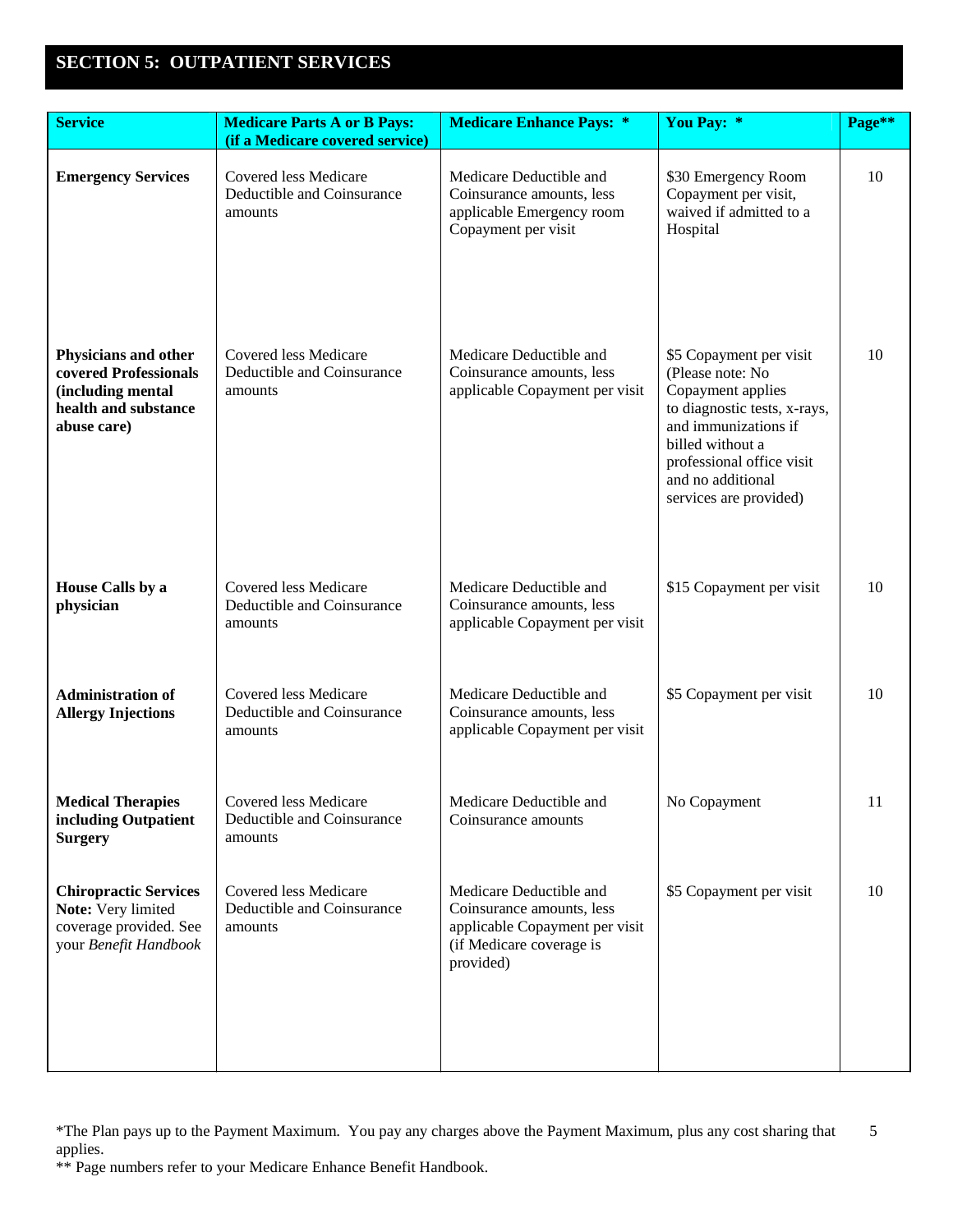| <b>Service</b>                                                                                                                    | <b>Medicare Parts A or B Pays:</b><br>(if a Medicare covered service)                                                                                                                               | <b>Medicare Enhance Pays: *</b>                                                                                                 | You Pay: *                                                                                                                                                                                                     | Page** |
|-----------------------------------------------------------------------------------------------------------------------------------|-----------------------------------------------------------------------------------------------------------------------------------------------------------------------------------------------------|---------------------------------------------------------------------------------------------------------------------------------|----------------------------------------------------------------------------------------------------------------------------------------------------------------------------------------------------------------|--------|
| <b>Podiatric Services</b><br>Note: Limited coverage<br>provided. See your<br><b>Benefit Handbook</b>                              | Covered less Medicare<br>Deductible and Coinsurance<br>amounts                                                                                                                                      | Medicare Deductible and<br>Coinsurance amounts, less<br>applicable Copayment per visit<br>(if Medicare coverage is<br>provided) | \$5 Copayment per visit                                                                                                                                                                                        | 10     |
| <b>Physical and</b><br><b>Occupational Therapy</b>                                                                                | <b>Covered less Medicare</b><br>Deductible and Coinsurance<br>amounts                                                                                                                               | Medicare Deductible and<br>Coinsurance amounts, less<br>applicable Copayment per visit                                          | \$5 Copayment per visit                                                                                                                                                                                        | 12     |
| <b>Speech Language and</b><br><b>Hearing Services</b>                                                                             | <b>Covered less Medicare</b><br>Deductible and Coinsurance<br>amounts                                                                                                                               | Medicare Deductible and<br>Coinsurance amounts, less<br>applicable Copayment per visit                                          | \$5 Copayment per visit                                                                                                                                                                                        | 12     |
| <b>Dental Care and Oral</b><br><b>Surgery Services</b><br>Note: Limited coverage<br>provided. See your<br><b>Benefit Handbook</b> | Covered less Medicare<br>Deductible and Coinsurance<br>amounts                                                                                                                                      | Medicare Deductible and<br>Coinsurance amounts, less<br>applicable Copayment per visit<br>(if Medicare coverage is<br>provided) | \$5 Copayment per visit                                                                                                                                                                                        | 11     |
| <b>Hospice Care</b><br>(including<br>inpatient<br><b>Respite Care)</b>                                                            | 100% of the Medicare allowable<br>amount; and<br>95% of the cost of outpatient<br>drugs and respite care (Medicare<br>Hospice Coinsurance).<br>Benefits are covered less the<br>Medicare Deductible | Medicare Deductible and the<br>Hospice Coinsurance amount                                                                       | No Copayment                                                                                                                                                                                                   | 12     |
| <b>Diagnostic Tests and</b><br><b>Procedures</b>                                                                                  | Covered less Medicare<br>Deductible and Coinsurance<br>amounts                                                                                                                                      | Medicare Deductible and<br>Coinsurance amounts                                                                                  | No Copayment<br>(Please note: No<br>Copayment applies<br>to diagnostic tests, x-<br>rays, and immunizations<br>if billed without a<br>professional office visit<br>and no additional<br>services are provided) | 11     |
| <b>Ambulance</b>                                                                                                                  | <b>Covered less Medicare</b><br>Deductible and Coinsurance<br>amounts                                                                                                                               | Medicare Deductible and<br>Coinsurance amounts                                                                                  | No Copayment                                                                                                                                                                                                   | 11     |

<sup>\*</sup>The Plan pays up to the Payment Maximum. You pay any charges above the Payment Maximum, plus any cost sharing that applies. 6

<sup>\*\*</sup> Page numbers refer to your Medicare Enhance Benefit Handbook.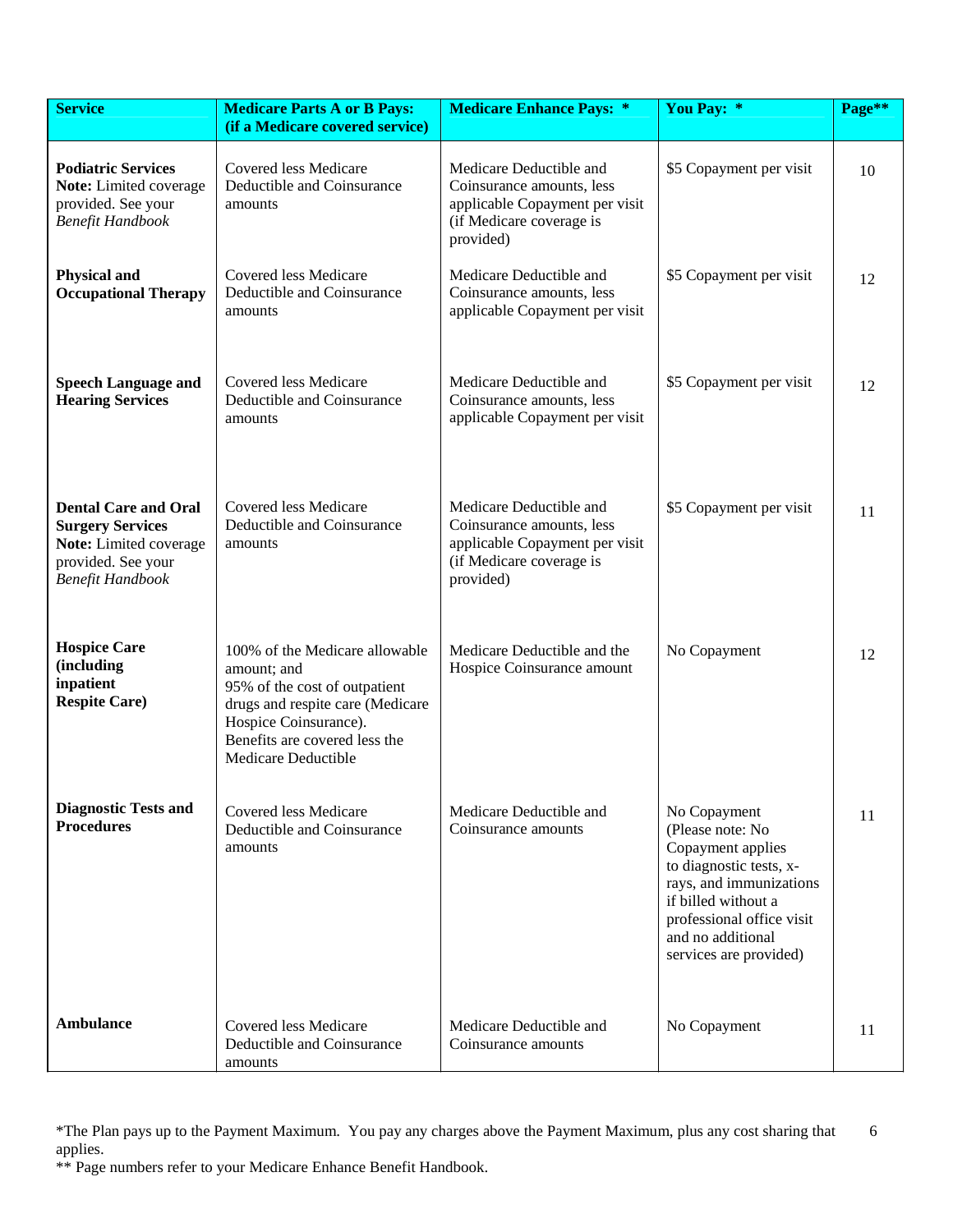| <b>Service</b>                                                                                                  | <b>Medicare Parts A or B Pays:</b><br>(if a Medicare covered service) | <b>Medicare Enhance Pays: *</b>                                                        | You Pay: *              | Page** |
|-----------------------------------------------------------------------------------------------------------------|-----------------------------------------------------------------------|----------------------------------------------------------------------------------------|-------------------------|--------|
| <b>Durable Medical</b><br><b>Equipment and</b><br><b>Prosthetic Devices</b>                                     | Covered less Medicare<br>Deductible and Coinsurance<br>amounts        | Medicare Deductible and<br>Coinsurance amounts                                         | No Copayment            | 11     |
| <b>Home Health Care</b><br><b>Services</b>                                                                      | Medicare allowable amount                                             | Nothing                                                                                | No Copayment            | 11     |
| <b>Home Infusion</b><br><b>Therapy</b><br>Note: Very limited<br>coverage provided. See<br>your Benefit Handbook | <b>Generally None</b>                                                 | All charges minus any coverage<br>by Medicare                                          | No Copayment            | 17     |
| <b>Kidney Dialysis</b>                                                                                          | Covered less Medicare<br>Deductible and Coinsurance<br>amounts        | Medicare Deductible and<br>Coinsurance amounts                                         | No Copayment            | 12     |
| Cardiac<br><b>Rehabilitation</b><br><b>Services</b>                                                             | Covered less Medicare<br>Deductible and Coinsurance<br>amounts        | Medicare Deductible and<br>Coinsurance amounts, less<br>applicable Copayment per visit | \$5 Copayment per visit | 10     |

<sup>\*</sup>The Plan pays up to the Payment Maximum. You pay any charges above the Payment Maximum, plus any cost sharing that applies. 7

<sup>\*\*</sup> Page numbers refer to your Medicare Enhance Benefit Handbook.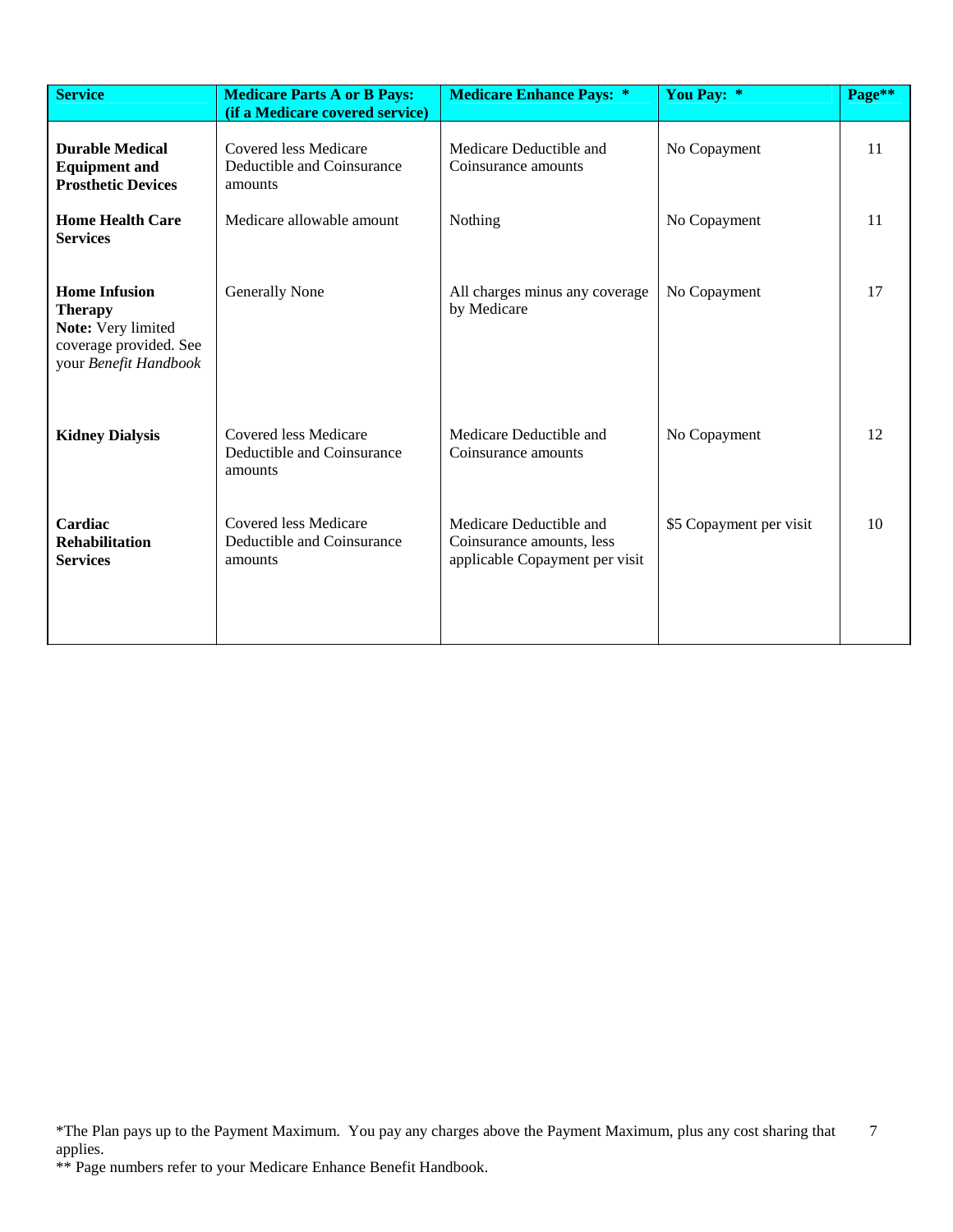| <b>Service</b>                                       | <b>Medicare Pays:</b><br>(if a Medicare covered | <b>Medicare Enhance Pays: *</b> | You Pay: *   | Page** |
|------------------------------------------------------|-------------------------------------------------|---------------------------------|--------------|--------|
|                                                      | service)                                        |                                 |              |        |
|                                                      |                                                 |                                 |              |        |
| <b>Dental Services Inpatient</b>                     |                                                 |                                 |              |        |
| or Surgical Day Care                                 |                                                 |                                 |              |        |
| <b>Oral Surgery</b>                                  | Nothing                                         | All charges                     | No Copayment | 13, 18 |
| The removal of 7 or more                             |                                                 |                                 |              |        |
| permanent teeth, removal                             |                                                 |                                 |              |        |
| of one or more impacted                              |                                                 |                                 |              |        |
| teeth, excision of radicular                         |                                                 |                                 |              |        |
| cysts involving the roots of                         |                                                 |                                 |              |        |
| three or more teeth,                                 |                                                 |                                 |              |        |
| gingivectomies (including                            |                                                 |                                 |              |        |
| osseous surgery) of two or                           |                                                 |                                 |              |        |
| more gum quadrants.                                  |                                                 |                                 |              |        |
|                                                      |                                                 |                                 |              |        |
| Benefits are only provided                           |                                                 |                                 |              |        |
| for the above procedures                             |                                                 |                                 |              |        |
| when the Subscriber has a                            |                                                 |                                 |              |        |
| serious medical condition                            |                                                 |                                 |              |        |
| that makes it Medically                              |                                                 |                                 |              |        |
| necessary that he or she be                          |                                                 |                                 |              |        |
| admitted to a general<br>hospital as an inpatient or |                                                 |                                 |              |        |
| to a surgical day care unit                          |                                                 |                                 |              |        |
| or ambulatory surgical                               |                                                 |                                 |              |        |
| facility as an outpatient in                         |                                                 |                                 |              |        |
| order for the dental care to                         |                                                 |                                 |              |        |
| be performed safely.                                 |                                                 |                                 |              |        |
| Serious medical conditions                           |                                                 |                                 |              |        |
| include, but are not limited                         |                                                 |                                 |              |        |
| to, hemophilia and hart                              |                                                 |                                 |              |        |
| disease                                              |                                                 |                                 |              |        |

<sup>\*</sup>The Plan pays up to the Payment Maximum. You pay any charges above the Payment Maximum, plus any cost sharing that applies. 8

<sup>\*\*</sup> Page numbers refer to your Medicare Enhance Benefit Handbook.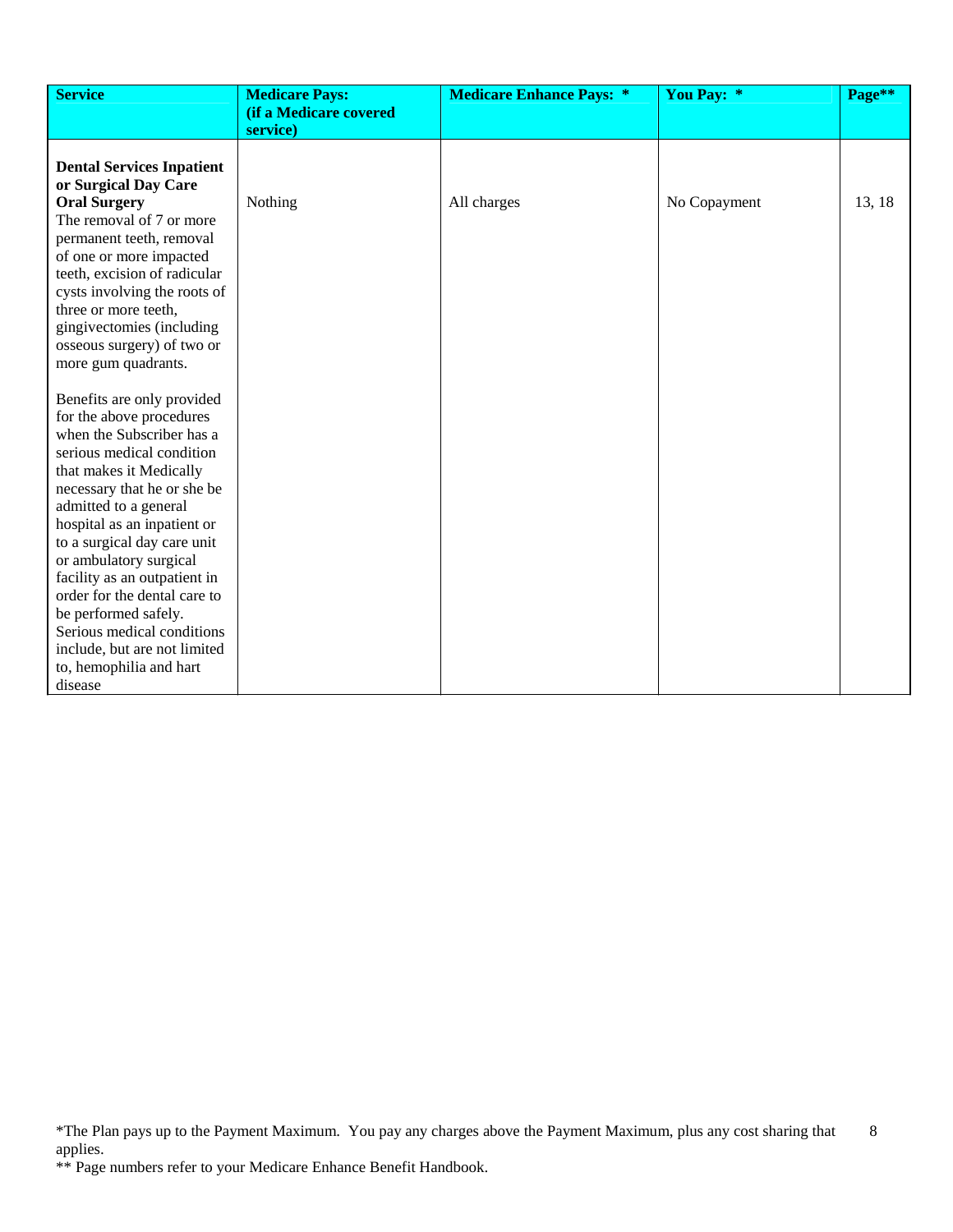# **SECTION 6: STATE MANDATED BENEFITS**

| <b>Service</b>                                                                                                                                                                                                                                                     | <b>Medicare Parts A or B Pays:</b><br>(if a Medicare covered service) | <b>Medicare Enhance Pays: *</b>                                               | You Pay: *              | Page** |
|--------------------------------------------------------------------------------------------------------------------------------------------------------------------------------------------------------------------------------------------------------------------|-----------------------------------------------------------------------|-------------------------------------------------------------------------------|-------------------------|--------|
| <b>Inpatient Mental</b><br><b>Health Care</b>                                                                                                                                                                                                                      |                                                                       |                                                                               |                         |        |
| For all Mental and<br>Emotional disorders.<br>Note: Benefits are<br>provided up to 60 days<br>per calendar year                                                                                                                                                    | Nothing                                                               | All charges                                                                   | No Copayment            | 14     |
| For Biologically-Based<br>and Rape Related<br>Mental and Emotional<br>Disorders (including<br><b>Substance Abuse</b><br>Disorders).<br><b>Note: Benefits are</b><br>provided for the same<br>number of days as the<br>coverage provided for a<br>physical illness. | Nothing                                                               | All charges                                                                   | No Copayment            | 14     |
| <b>Outpatient Mental</b><br><b>Health Care</b>                                                                                                                                                                                                                     |                                                                       |                                                                               |                         |        |
| For all Mental and<br>Emotional disorders.<br>Benefits are provided<br>up to 24 visits per<br>calendar year                                                                                                                                                        | Nothing                                                               | All charges, less applicable<br>Copayment per visit                           | \$5 Copayment per visit | 14     |
| For Biologically-Based<br>and Rape Related<br>Mental and Emotional<br>Disorders (including<br><b>Substance Abuse</b><br>Disorders).<br>Benefits are provided<br>for unlimited visits                                                                               | Nothing                                                               | All charges, less applicable<br>Copayment per visit (for<br>unlimited) visits | \$5 Copayment per visit | 14     |

The plan will cover the benefits in this section when Medicare coverage is not available:

<sup>\*</sup>The Plan pays up to the Payment Maximum. You pay any charges above the Payment Maximum, plus any cost sharing that applies. 9

<sup>\*\*</sup> Page numbers refer to your Medicare Enhance Benefit Handbook.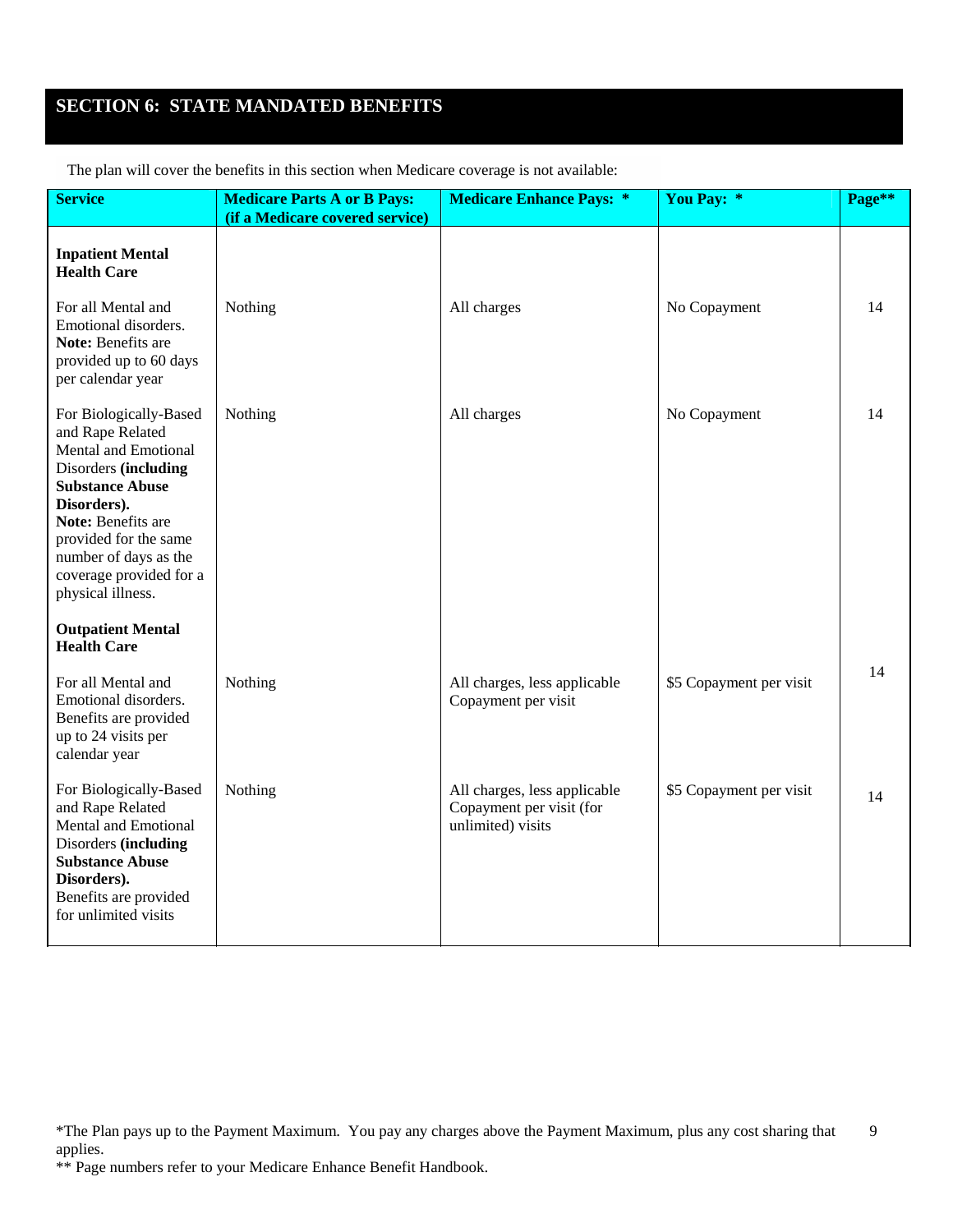| <b>Service</b>                                                                                                                          | <b>Medicare Parts A or B Pays:</b><br>(if a Medicare covered service) | <b>Medicare Enhance Pays: *</b>                                                        | You Pay: *                                                                                                                                                                                                                                                           | Page** |
|-----------------------------------------------------------------------------------------------------------------------------------------|-----------------------------------------------------------------------|----------------------------------------------------------------------------------------|----------------------------------------------------------------------------------------------------------------------------------------------------------------------------------------------------------------------------------------------------------------------|--------|
| <b>Partial Hospitalization</b><br>for Mental Health and<br><b>Substance abuse</b>                                                       | Covered less Medicare<br>Deductible and Coinsurance<br>amounts        | Medicare Deductible and<br>Coinsurance amounts                                         | No Copayment                                                                                                                                                                                                                                                         | 14     |
| Detoxification,<br>Psychopharmacologic<br>al, Psychological<br><b>Testing</b> , and<br>Neuropsychological<br><b>Assessment Services</b> | Covered less Medicare<br>Deductible and Coinsurance<br>amounts        | Medicare Deductible and<br>Coinsurance amounts, less<br>applicable Copayment per visit | \$5 Copayment per visit                                                                                                                                                                                                                                              | 15     |
| <b>Scalp Hair Prosthesis</b><br>(Wigs)                                                                                                  | Nothing                                                               | Up to \$350 per calendar year                                                          | All charges in excess of<br>\$350                                                                                                                                                                                                                                    | 15     |
| <b>Low Protein Foods</b>                                                                                                                | Nothing                                                               | Up to \$5,000 per calendar year                                                        | All charges in excess of<br>\$5,000                                                                                                                                                                                                                                  | 15     |
| <b>Special Formulas for</b><br>Malabsorption                                                                                            | Nothing                                                               | Full benefits                                                                          | No Copayment                                                                                                                                                                                                                                                         | 15     |
| <b>Hypodermic Needles</b><br>and Syringes                                                                                               | Nothing                                                               | Full benefits, less applicable<br>Copayment                                            | If you have the Plan's<br>prescription drug<br>coverage, your<br>Copayment is listed on<br>your ID card. If you do<br>not have the Plan's<br>prescription drug<br>coverage, then you will<br>pay the lower of the<br>pharmacy's retail price or<br>a \$10 Copayment. | 15     |

<sup>\*</sup>The Plan pays up to the Payment Maximum. You pay any charges above the Payment Maximum, plus any cost sharing that applies. 10

<sup>\*\*</sup> Page numbers refer to your Medicare Enhance Benefit Handbook.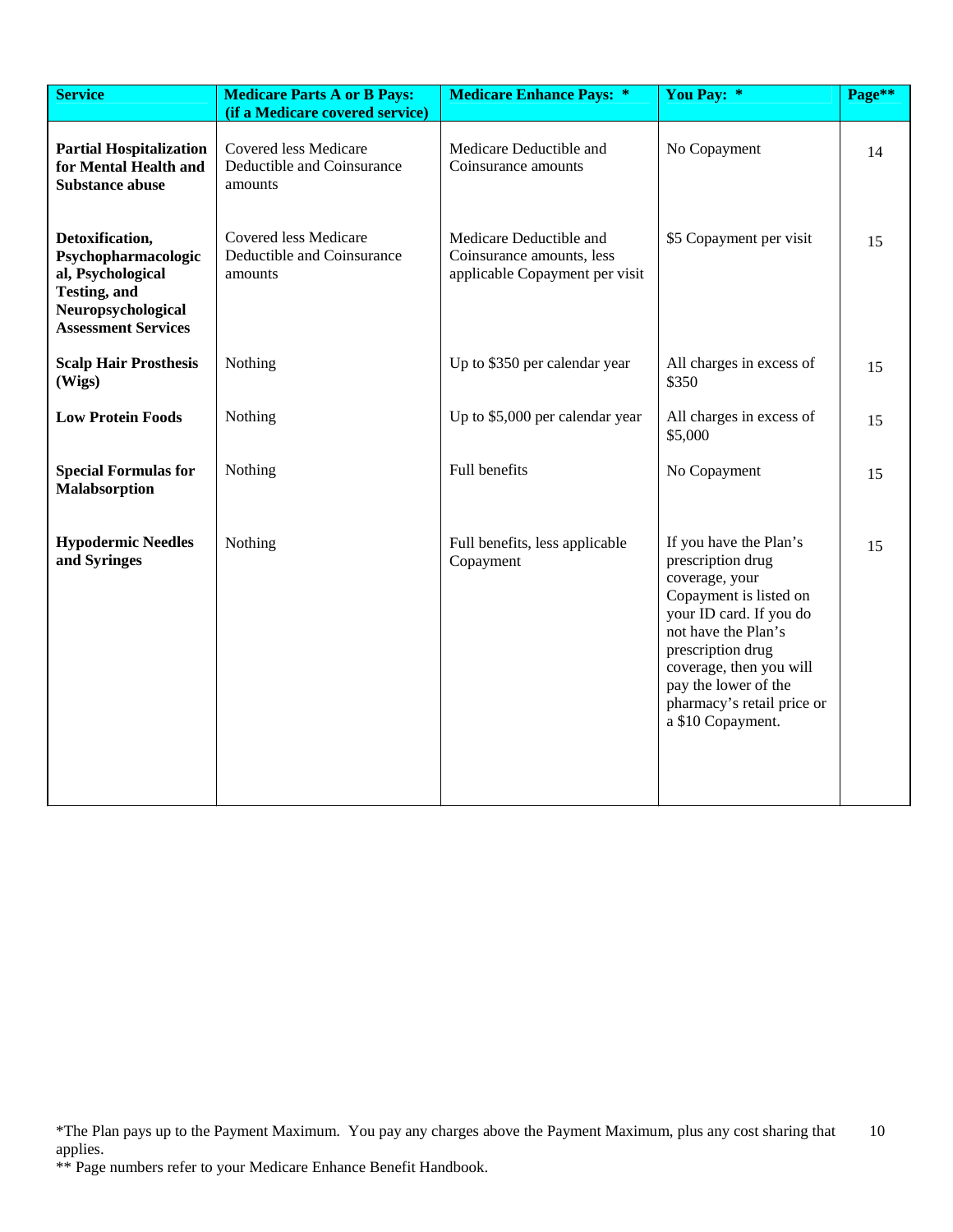# **SECTION 7: WHAT THE PLAN DOES NOT COVER**

#### **A. No benefits will be provided by the Plan for any of the following**:

- 1. Any product or service that is not covered by Medicare unless specifically listed as a Covered Service in this *Benefit Handbook*, the *Schedule of Benefits* or the *Prescription Drug Brochure (if applicable)*.
- 2. Any charges for products or services covered by a Medicare Advantage plan operated under Medicare Part C or a Prescription Drug Plan (PDP) under Medicare Part D.
- 3. Any product or service obtained at an unapproved hospital (or other facility) if Medicare requires that a service be provided at a hospital (or other facility) specifically approved for that service. This exclusion applies to weight loss (bariatric) surgery; liver, lung, heart and heart-lung transplants; and any other services Medicare determines must be obtained at a hospital (or other facility) that has been specifically approved for a specific service to be eligible for coverage by Medicare.
- 4. Any product or service that is provided to you after the date on which your enrollment in the plan has ended.
- 5. Any charges that exceed the Payment Maximum. (Please see the Glossary for the definition of "Payment Maximum.")
- 6. Any products or services received in a hospital not certified to provide services to Medicare beneficiaries, unless (1) the hospital is outside the United States, (2) the Subscriber's Plan includes benefits for services outside of the United States, and (3) coverage is available under that benefit.
- 7. Any product or service for which no charge would be made in the absence of insurance.

#### **B. No Benefits will be provided by the Plan for any of the following unless covered by Medicare Parts A or B:**

- **1.** Any product or service that is not Medically Necessary.
- **2.** Any product or service (1) for which you are legally entitled to treatment at government expense or (2) for which payment is required to be made by a Workers' Compensation plan or laws of similar purpose.
- **3.** Any charges for inpatient care over the semi-private room rate, except when a private room is Medically Necessary.
- **4.** Any product or service received outside of the United States that is: (1) related to the provision of routine or preventive care of any kind; (2) a service that was, or could have been, scheduled before leaving the United States, even if such scheduling would have delayed travel plans; (3) a form of transportation, including transportation back to the United States, except road ambulance to the nearest hospital; or (4) a service that would not be a covered by Medicare or the Plan in the United States.
- **5.** Any product or service that is Experimental or Unproven. (Please see the Glossary for the definition of "Experimental or Unproven.")
- **6.** Private duty nursing.
- **7.** Cosmetic services or products, including, but not limited to, cosmetic surgery, except for services required to be covered under the Women's Health and Cancer Rights Act of 1998.
- **8.** Rest or Custodial Care.
- **9.** Eyeglasses and contact lenses, or examinations to prescribe, fit, or change eyeglasses or contact lenses unless specifically listed as a Covered Service in your *Schedule of Benefits*. (Note that Medicare provides limited benefits for eye glasses or contact lenses after cataract surgery.).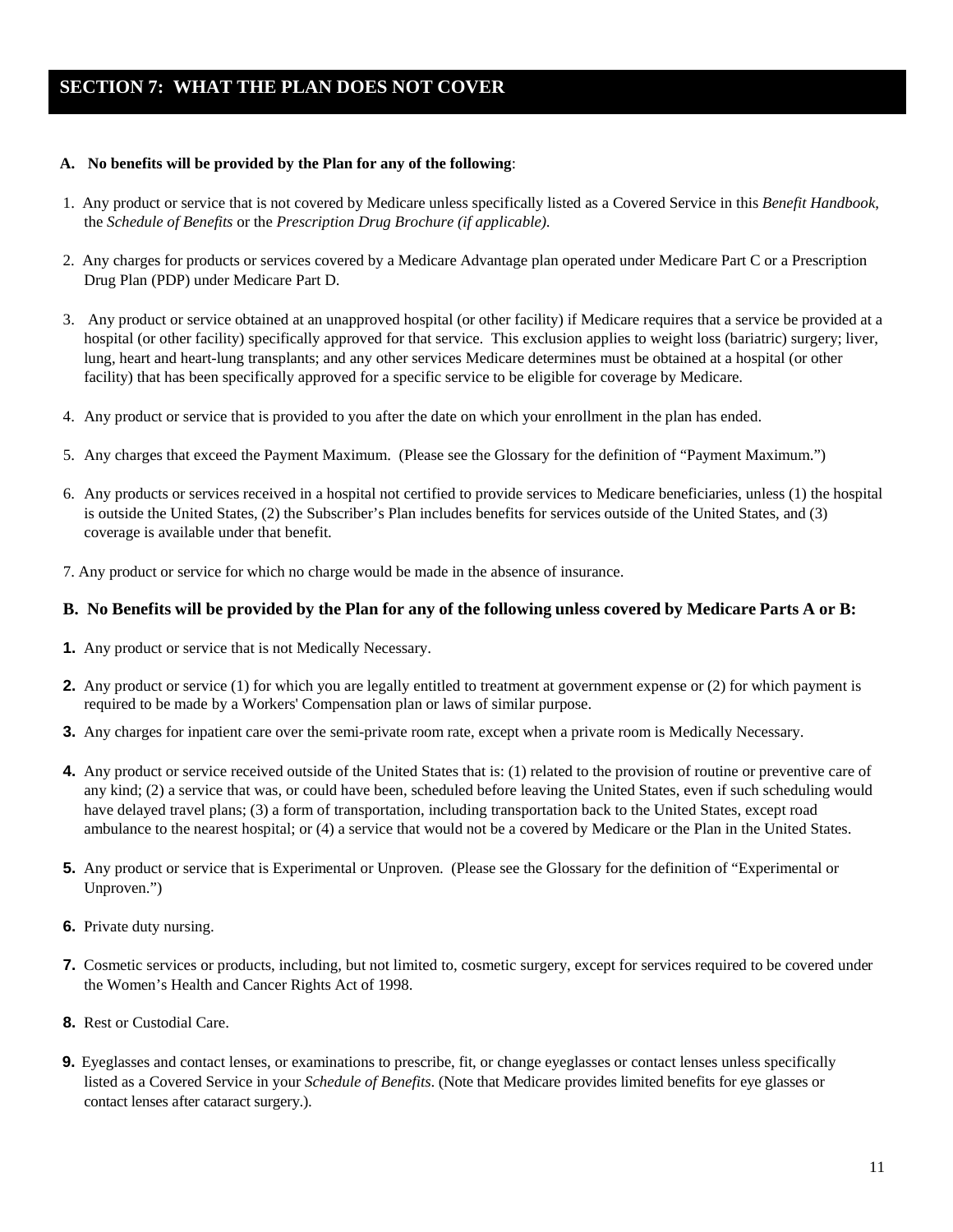- **10.** Hearing aids.
- **11.** Biofeedback, massage therapy (including myotherapy), sports medicine clinics, treatment with crystals or routine foot care services such as the trimming of corns and bunions, removal of calluses, unless such care is Medically Necessary due to circulatory system disease such as diabetes.
- **12.** Foot orthotics, except as required for the treatment of severe diabetic foot disease.
- **13.** Any form of hair removal or restoration, including, but not limited to, electrolysis, laser treatment, transplantation or drug therapy. (Please see Section III.C.3. for the coverage provided for wigs)
- **14.** Dental Services, including, but not limited to, restorative, periodontal, orthodontic, endodontic, prosthodontic services (including any services related to dentures), or any Dental Services relative to the treatment of temporomandibular joint dysfunction (TMJ), except that (1) the Plan will cover the Medicare coinsurance and deductible amount for any Dental Service that has been covered by Medicare. (Please see the Glossary for the definition of "Dental Services.")
- **15.** Infertility services or any related services supplies or drugs, including, but not limited to, in-vitro fertilization (IVF), gamete intrafallopian transfer (GIFT), zygote intrafallopian transfer (ZIFT), intra-cytoplasmic sperm injection, donor egg procedures (including related egg and inseminated egg procurement), the preservation of eggs or sperm, voluntary sterilization or the reversal of voluntary sterilization, or any form or Surrogacy. (Please see the Glossary for the definition of "Surrogacy.")
- **16.** Ambulance services except as specified in this *Benefit Handbook* or the *Schedule of Benefits*. No benefits will be provided for transportation other than by ambulance.
- **17.** Exercise equipment; or personal comfort or convenience items such as radios, telephone, television, or haircutting services.
- **18.** Any product or service provided by (1) anyone related to you by blood, marriage or adoption, or (2) anyone who ordinarily lives with you.
- **19.** Refractive eye surgery, including laser surgery, orthokeratology or lens implantation for correction of myopia, hyperopia and astigmatism.
- **20.** Any products or services related to diet plans or weight loss programs, including diet foods, drinks or drugs of any kind. (However, the Plan will cover Medicare Coinsurance and Deductible amounts for professional services or surgery covered by Medicare for the treatment of obesity.)
- **21.** Drugs or medications that can be self-administered unless (1) the Employer Group has purchased prescription drug coverage on behalf of the Subscriber and coverage for such drug or medication is provided for in the *Prescription Drug Brochure*, (2) the drug or medication is covered by Medicare Parts A or B; or (3) coverage for the drug or medication is mandated by Massachusetts law.
- **22.** Educational services or testing; services for problems of school performance; sensory integrative praxis tests, vocational rehabilitation, or vocational evaluations focused on job adaptability, job placement, or therapy to restore function for a specific occupation.
- **23.** Planned home births.
- **24.** Gender reassignment surgery or any related drugs and procedures.
- **25.** Devices or special equipment needed for sports or occupational purposes.
- **26.** Charges for any products or services, including, but not limited to, professional fees, medical equipment, drugs, and Hospital or other facility charges, that are related to any care that is not a Covered Service under this *Benefit Handbook*.
- **27.** Acupuncture, aromatherapy, or alternative medicine